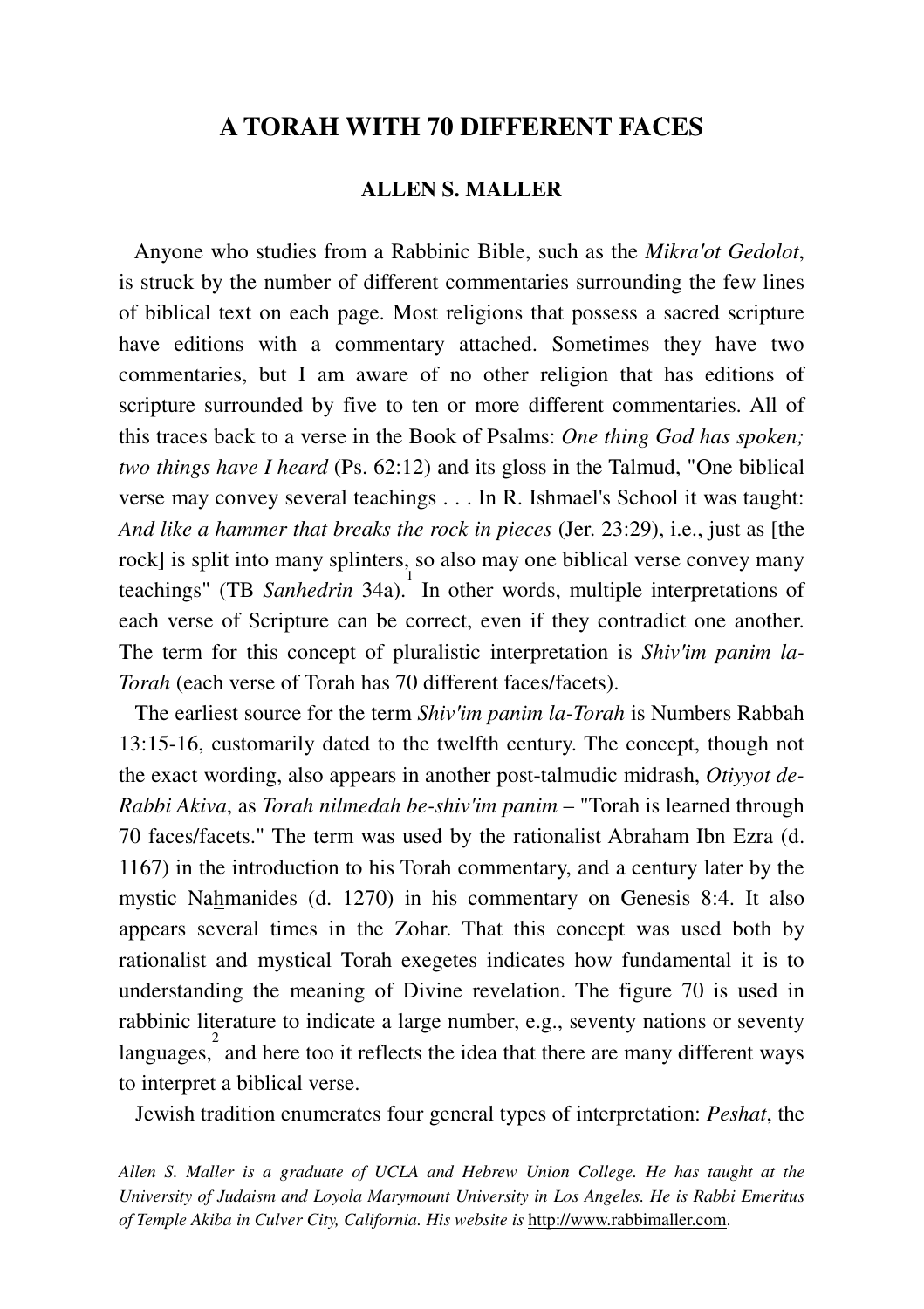plain, simple meaning; *Remez*, the allegorical, metaphorical meaning; *Derash*, the moral, educational meaning; and *Sod*, the mystical, hidden meaning. However, there are other ways of categorizing the different commentaries to a given verse. For example, *God saw all that He had made, and behold, it was very good* (Gen. 1:31) has more than a dozen interpretations in classical rabbinic literature. The main question regarding this verse is that on the other days of Creation, God saw that what He made was "good"; only on the sixth day is the term "very good" used. What did God create on the sixth day that was so special as to make that day *very good*? I will categorize some of the classical interpretations in three groups, adding some of my own as well. Most of these interpretations are taken from Genesis Rabbah chapter 9, a collection of glosses on the phrase "very good."

# CATEGORY A: VERY GOOD REFERS TO THE BEST THING IN ALL OF CREATION

 Here the understanding is that "very good" refers to some particular aspect of Creation.

 1) *Very good* refers to the creation of human beings (Genesis Rabbah 8:4). 3 2) *Very good* refers to the creation of women (Midrash on Psalms 59:2). 3) *Very good* indicates that God did not procrastinate but ecstatically enjoyed creation immediately, for He took pride and pleasure in creation (*Midrash Tanhuma*, *Shemini*). This represents an anti-ascetic view, teaching that it is appropriate to enjoy Creation. 4) *Very good* refers to all those creatures deemed unnecessary and useless in this world, like flies, gnats, etc., which have their allotted task in the scheme of creation (Exodus Rabbah 10:1 and TB *Shabbat* 77b). This represents the idea that all things have a purpose, even if we do not know what that purpose is, a pro-biological diversity view. 5) *Very good* refers to God, who is very good, or to Torah, or to Moses (*Midrash Alef-bet*). 6) R. Hiyya said *very good* means perfect, and creation should thus remain unchanged forever (*Zohar Hadash*, *Midrash ha-Ne'elam* 13a). This represents a very conservative view. 7) R. Simeon ben Eleazar said it means that sleep is very good (Genesis Rabbah 9:6). There it is clarified that sleep is good because it revitalizes people, making them able to study Torah. 8) R. Meir glossed "very good" as "death is good" (Genesis Rabbah 9:5). This startling idea seems to oppose the explicit statement in the Torah that God wants us to choose life (Deuteronomy 30:19). Perhaps R. Meir meant that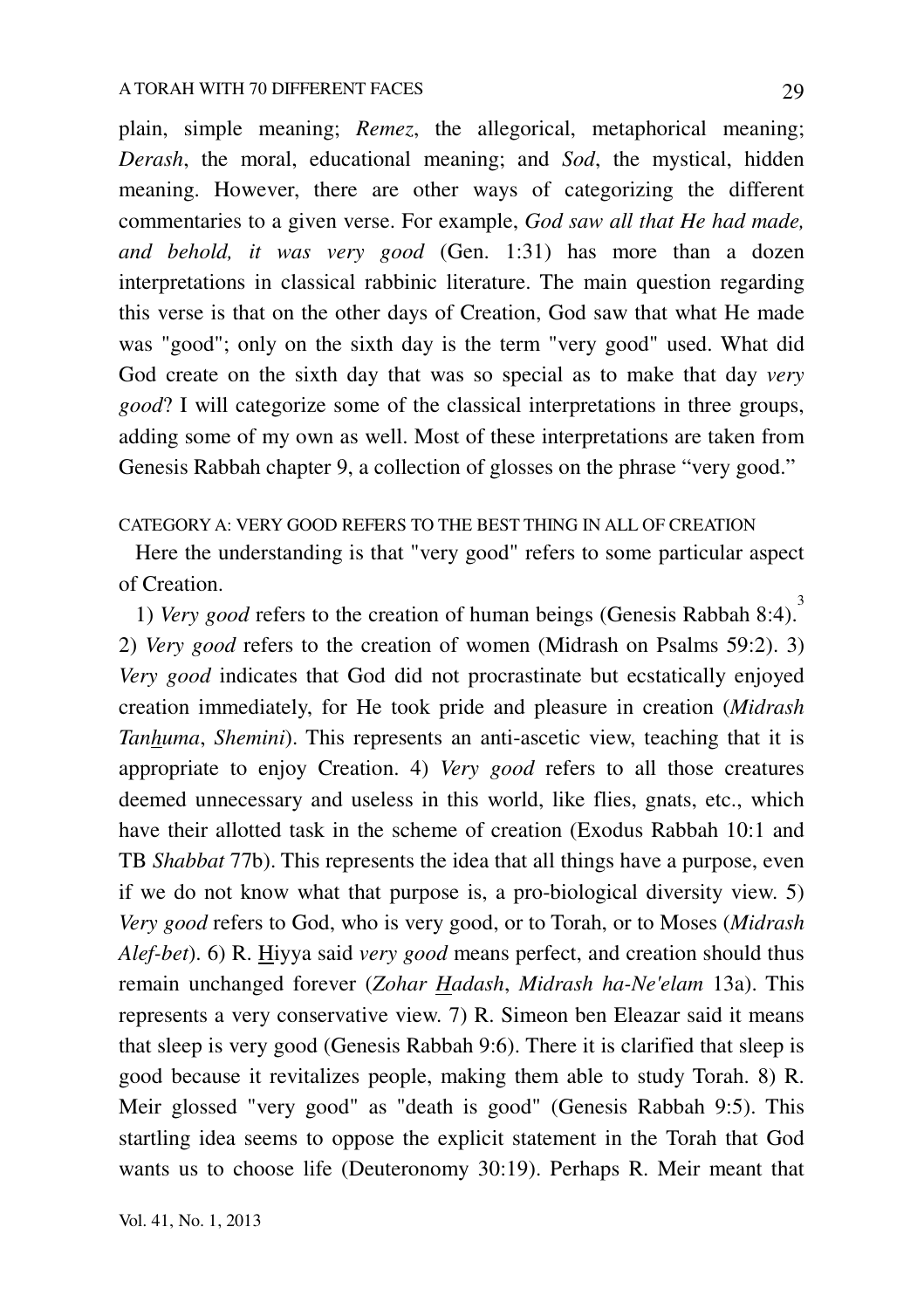death itself is good, because it urges all people to repent; or that mortality impels them to achieve what they are capable of rather than procrastinate indefinitely.

CATEGORY B: VERY GOOD REFERS TO THE CHALLENGE AND VALUE OF CONFLICTING POSSIBILITIES

 Here the emphasis is on recognizing that all the evils in the world are really good, because temptations and challenges enable humans to become morally and spiritually stronger and holier.

 9) R. Samuel ben R. Isaac said that "good" alludes to the angel of life and "very good" to the angel of death, meaning human awareness of the blessing of life and the inevitability of death (Genesis Rabbah 9:10). 10) R. Simeon ben Lakish said that it refers to a kingdom of heaven and a kingdom of earth, a spiritual realm and a material realm (Genesis Rabbah 9:13). 11) Rav Huna said "good" refers to happiness and "very good" to suffering, since facing suffering and adversity helps people to earn a portion in the World to Come (Genesis Rabbah 9:8). 12) R. Simeon ben Abba said it refers to God's bounty and to His punishments, the idea being that moral acts have consequences in this world and that God metes out punishment in an appropriate manner (Genesis Rabbah 9:11). 13) R. Zeira said "good" refers to Paradise and "very good" to Gehinnom, teaching that moral acts also have consequences in the World to Come (Genesis Rabbah 9:9). 14) R. Samuel ben Nahman taught that "good" refers to the good inclination and "very good" to the evil inclination [*yetzer ha-ra*]. Can the latter be good? Yes! But for the evil inclination, no man would build a house, marry, or beget children, as it is said (Eccl. 4:4): *All labor and all skillful enterprise spring from man's rivalry with his neighbor* (Genesis Rabbah 9:7).

## CATEGORY C: VERY GOOD REFERS TO THE BEGINNING OF A MORE ADVANCED STAGE OF DEVELOPMENT

 According to this approach, "very good" refers to an advanced stage of development in contrast to a previous state of existence.

 15) R. Abahu said that "very good" means that God created previous worlds and then destroyed them, because they were not good enough. Our world is "very good" (Ecclesiastes Rabbah 3:11). 16) R. Abba said that all God's creation was performed through a mediating agency, i.e., earth or water (in